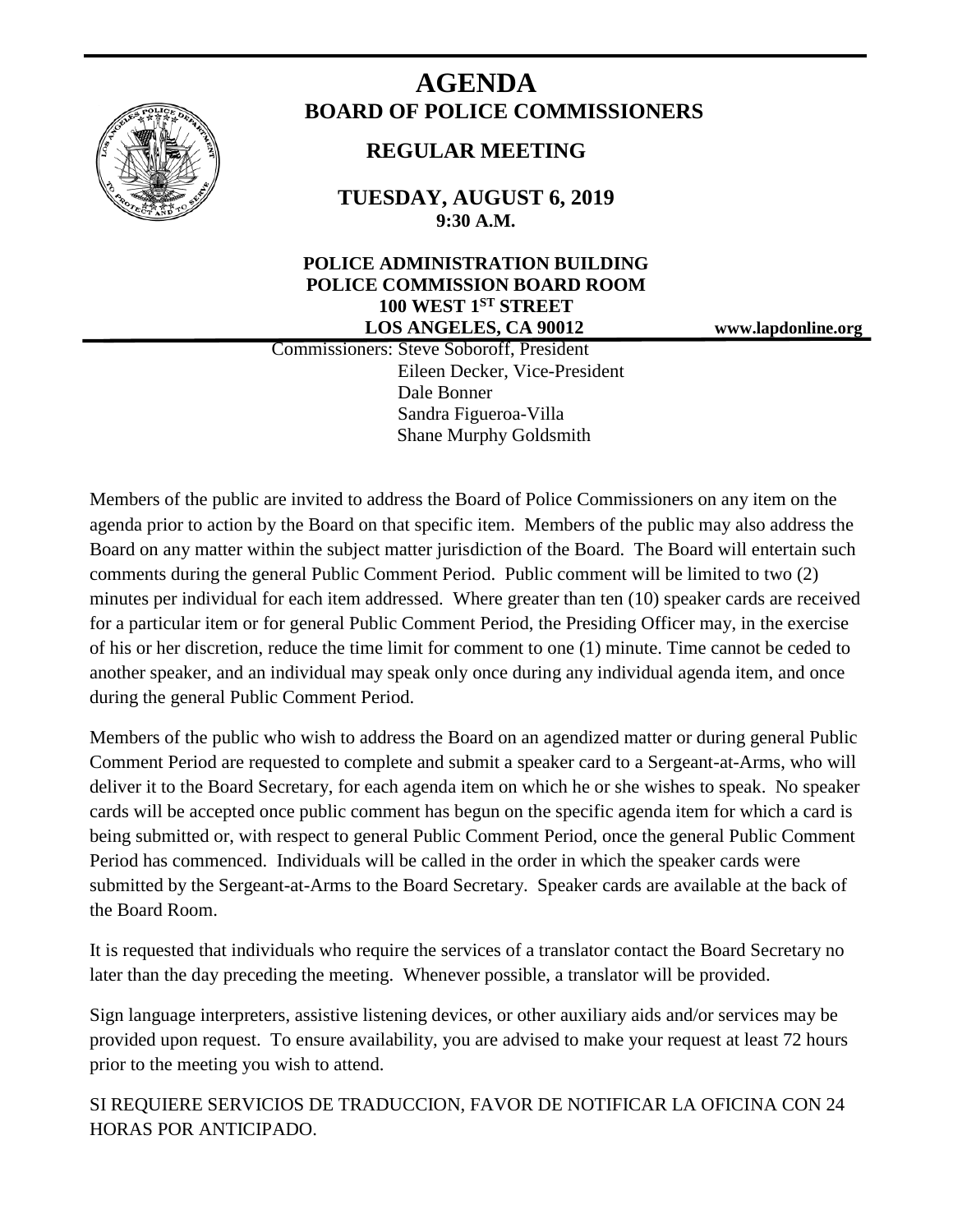## **1. ELECTION OF OFFICERS**

#### **2. CONSENT AGENDA ITEMS**

A. DEPARTMENT'S REPORT, dated July 23, 2019, relative to a travel authority for the Chief of Police, to attend the Los Angeles County Police Chiefs Association (LACPCA) 2019 Strategic Planning Workshop, September 18, 2019, through September 20, 2019, in Temecula, California, as set forth. [\[BPC #19-0206\]](http://www.lapdpolicecom.lacity.org/080619/BPC_19-0206.pdf)

Recommendation(s) for Board action:

APPROVE the Department's report.

B. DEPARTMENT'S REPORT, dated July 17, 2019, relative to a travel authority for the Chief of Police, to attend the 2019 Major Cities Chiefs Association (MCCA), Fall Meeting and the International Association of Chiefs of Police (IACP) 126<sup>th</sup> Annual Conference and Exposition, October 24, 2019, through October 29, 2019, in Chicago, Illinois, as set forth. **Illinois**, as set forth. **Illinois**, as set forth.

Recommendation(s) for Board action:

APPROVE the Department's report.

C. DEPARTMENT'S REPORT, dated July 24, 2019, relative to a monetary donation in the amount of \$35,280.00, from the Los Angeles Police Foundation, to be used to pay for the LAPD Band's travel expenses to Washington, D.C., for a National Police week, for the benefit of Training Division, as set forth. **[\[BPC #19-0207\]](http://www.lapdpolicecom.lacity.org/080619/BPC_19-0207.pdf)** 

Recommendation(s) for Board action:

RECEIVE the Department's report and TRANSMIT to the Mayor and City Council for acceptance.

D. DEPARTMENT'S REPORT, dated July 24, 2019, relative to a monetary donation totaling \$1,500.00, from the Los Angeles Police Foundation, the funds will be used to pay the tournament entrance fee for the Los Angeles Police Department's Hockey Team to participate in the 2019 Heroes Cup Ice Hockey Tournament held in Boston Massachusetts, for the benefit of the Los Angeles Police Department, as set forth.

[\[BPC #19-0209\]](http://www.lapdpolicecom.lacity.org/080619/BPC_19-0209.pdf)

Recommendation(s) for Board action:

APPROVE the Department's report and ACCEPT the donation.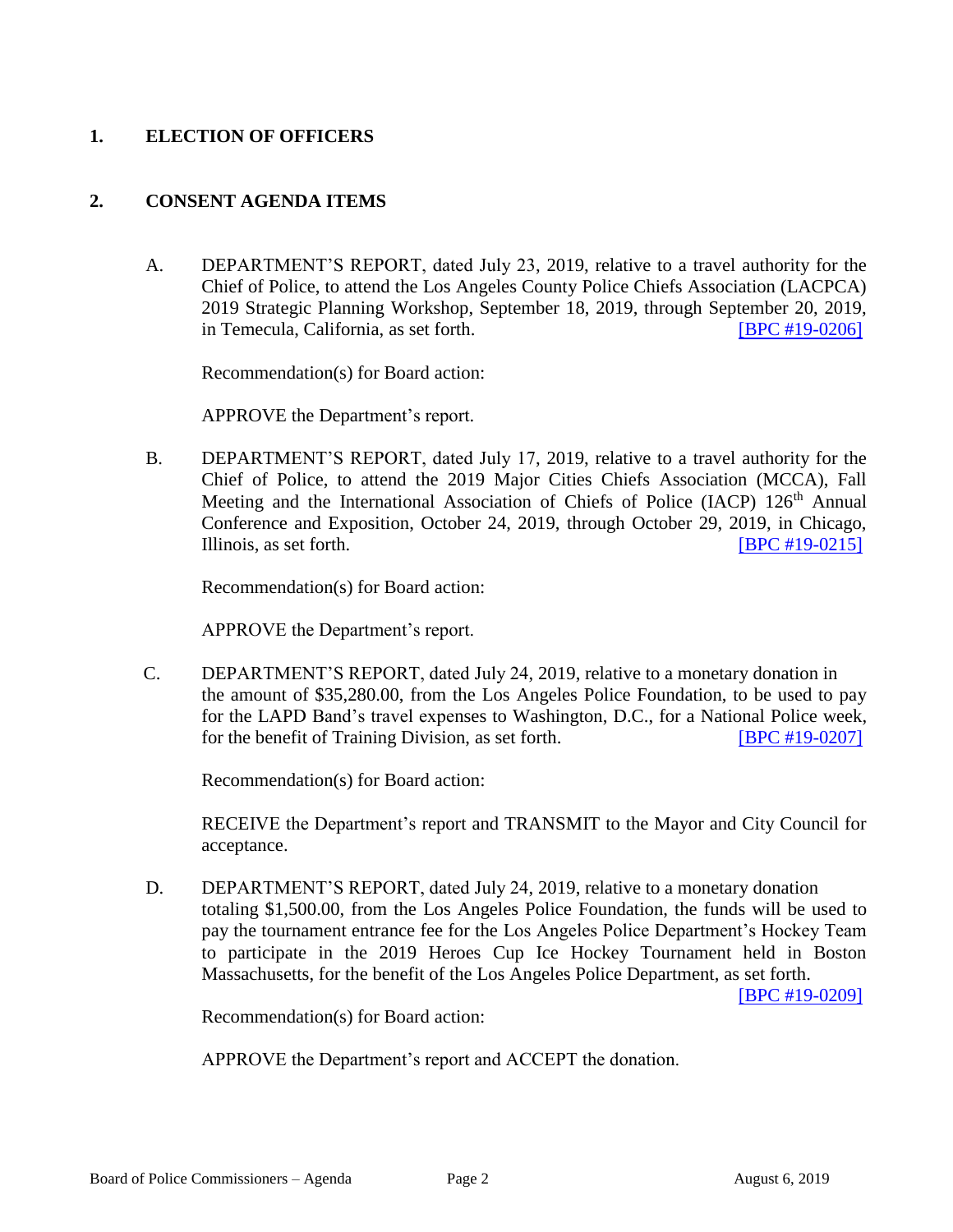E. DEPARTMENT'S REPORT, dated July 24, 2019, relative to a monetary donation in the amount of \$7,347.19, from the Los Angeles Police Foundation, the funds will be used to purchase equipment (60 protective lens, 45 tactical holders, 14 steel targets, 1 Vulcan munitions pole), for the benefit of Metropolitan Division, as set forth.

[\[BPC #19-0210\]](http://www.lapdpolicecom.lacity.org/080619/BPC_19-0210.pdf)

Recommendation(s) for Board action:

APPROVE the Department's report and ACCEPT the donation.

F. DEPARTMENT'S REPORT, dated July 24, 2019, relative to a monetary donation in the amount of \$2,695.00, from the Los Angeles Police Foundation, to be used to pay for improvements to the building located at  $3320$  West  $36<sup>th</sup>$  Street, which is used in the day to day operations of the Task Force on Violent Gangs, for the benefit of the Los Angeles Metropolitan Task Force on Violent Gangs, FBI Task Force, as set forth.

[\[BPC #19-0212\]](http://www.lapdpolicecom.lacity.org/080619/BPC_19-0212.pdf)

Recommendation(s) for Board action:

APPROVE the Department's report and ACCEPT the donation.

G. DEPARTMENT'S REPORT, dated July 24, 2019, relative to a monetary donation in the amount of \$300.00, from the Los Angeles Police Foundation, to be used to purchase new sweatshirts, for the benefit of the West Valley Area Cadets, as set forth.

[\[BPC #19-0213\]](http://www.lapdpolicecom.lacity.org/080619/BPC_19-0213.pdf)

Recommendation(s) for Board action:

APPROVE the Department's report and ACCEPT the donation.

H. DEPARTMENT'S REPORT, dated July 24, 2019, relative to a monetary donation in the amount of \$200.00, from the Los Angeles Philharmonic Association, to be utilized for food and recreational activities and events, for the benefit of the Olympic Area Cadet Program, as set forth. [\[BPC #19-0208\]](http://www.lapdpolicecom.lacity.org/080619/BPC_19-0208.pdf)

Recommendation(s) for Board action:

APPROVE the Department's report and ACCEPT the donation.

I. DEPARTMENT'S REPORT, dated July 24, 2019, relative to the donation of two Los Angeles Dodgers game tickets, valued at \$370.00, from Chef Merito, Inc., for the benefit of Mission Area, as set forth. **IBPC #19-0211** 

Recommendation(s) for Board action:

APPROVE the Department's report and ACCEPT the donation.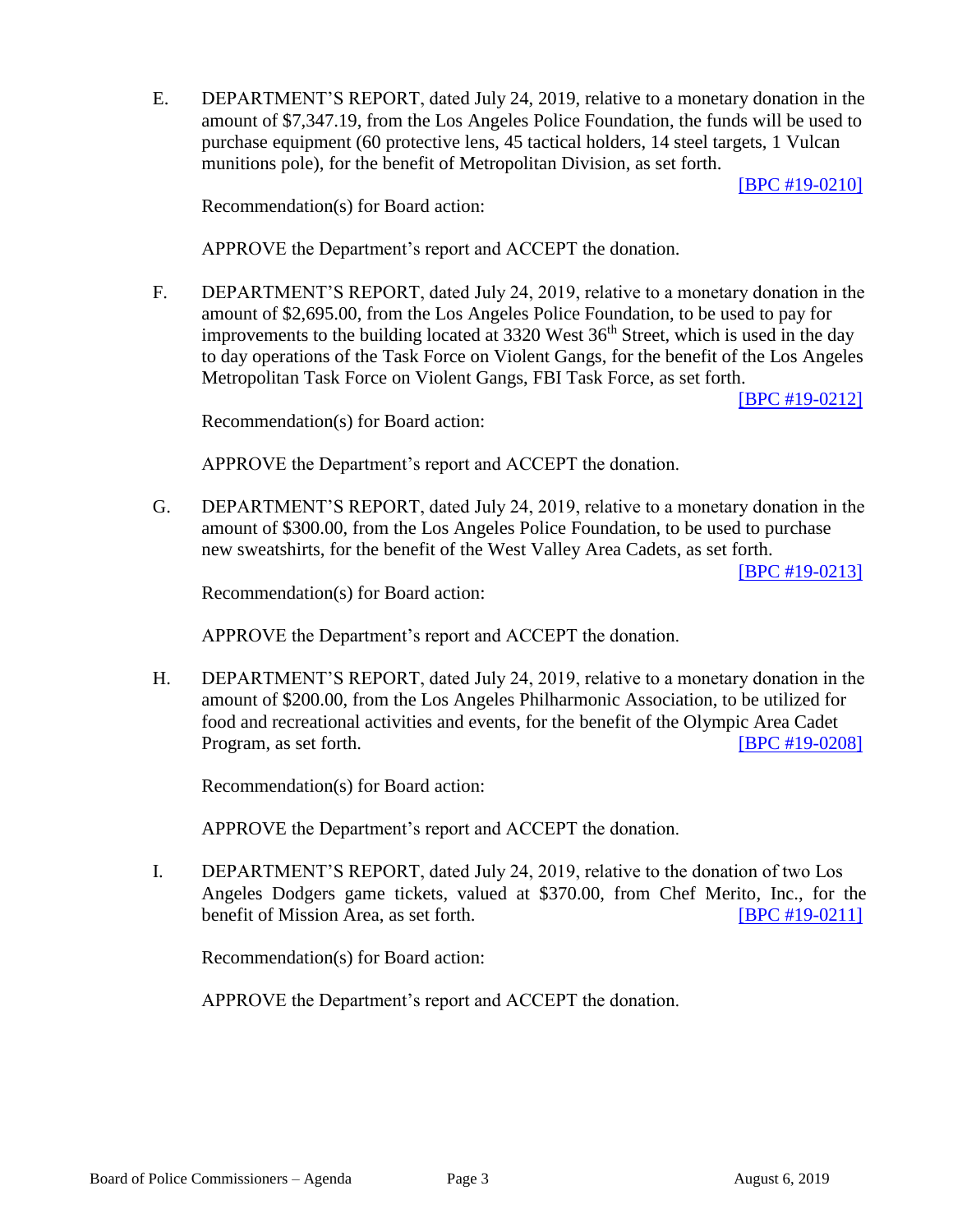J. DEPARTMENT'S REPORT, dated July 23, 2019, relative to a monetary donation in the amount of \$500.00, from Veterans of Foreign Wars, to be used toward general operation expenses of the Devonshire Station Fund, for the benefit of Devonshire Area, as set forth. **IBPC** #19-0214]

Recommendation(s) for Board action:

APPROVE the Department's report and ACCEPT the donation.

#### **3. REGULAR AGENDA ITEMS**

A. DEPARTMENT'S REPORT, dated July 17, 2019, relative to the Acceptance of Donations – Revised; and, Area, Division, Section, Unit, and Joint Funds - Renamed and Revised, as set forth. **[\[BPC #19-0205\]](http://www.lapdpolicecom.lacity.org/080619/BPC_19-0205.pdf)** 

Recommendation(s) for Board action:

APPROVE the Department's report.

B. DEPARTMENT'S REPORT, dated July 30, 2019, relative to the request for authority to enter into the Institute of Criminal Investigation Contract – Agreement No. 19112360, to present the Institute of Criminal Investigation (ICI) Courses, as set forth. [\[BPC #19-0216\]](http://www.lapdpolicecom.lacity.org/080619/BPC_19-0216.pdf)

Recommendation(s) for Board action:

APPROVE the Department's report and TRANSMIT to the Mayor.

C. DEPARTMENT'S REPORT, dated July 30, 2019, relative to the Risk Management and Harm Reduction Strategy Annual Report for 2018, as set forth. **[\[BPC #19-0217\]](http://www.lapdpolicecom.lacity.org/080619/BPC_19-0217.pdf)** 

Recommendation(s) for Board action:

APPROVE and Department's report.

#### **4. REPORT OF THE CHIEF OF POLICE**

- Significant Incidents and activities occurring during the period of July 23, 2019 through August 6, 2019
- Crime Statistics
- Department Personnel Strength

### **5. PUBLIC COMMENT PERIOD**

#### **ADJOURNMENT**

Support materials relative to Open Session agenda items are available for public inspection in Room 134, Police Administration Building. The Board may consider matters of an emergency nature not appearing on the published agenda. Information on supplemental agenda items may be obtained by